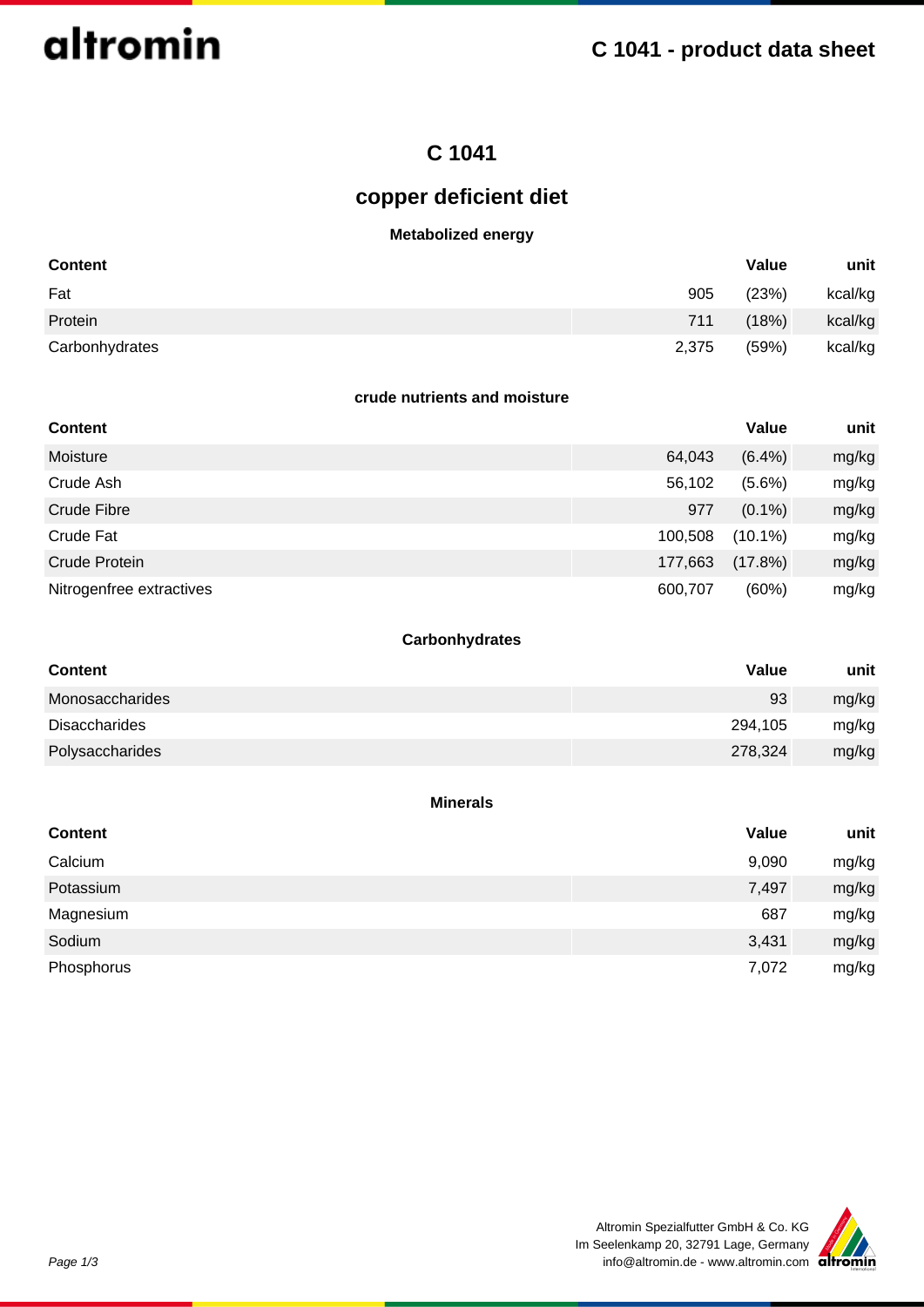# altromin

# **C 1041 - product data sheet**

## **Trace elements**

| <b>Content</b> | Value    | unit  |
|----------------|----------|-------|
| Aluminium      | 2.14     | mg/kg |
| Chlorine       | 3,799.45 | mg/kg |
| Iron           | 179.10   | mg/kg |
| Flourine       | 8.54     | mg/kg |
| Iodine         | 0.60     | mg/kg |
| Cobalt         | 0.52     | mg/kg |
| Copper         | 0.37     | mg/kg |
| Manganese      | 99.82    | mg/kg |
| Molybdenum     | 0.50     | mg/kg |
| Sulfur         | 3,319.16 | mg/kg |
| Selenium       | 0.58     | mg/kg |
| Zinc           | 29.85    | mg/kg |

## **Added vitamins**

| <b>Content</b>   | Value  | unit  |
|------------------|--------|-------|
| Vitamin A        | 15,000 | IU/kg |
| Vitamin D3       | 500    | IU/kg |
| Vitamin E        | 181    | mg/kg |
| Vitamin K3       | 10     | mg/kg |
| Vitamin B1       | 20     | mg/kg |
| Vitamin B2       | 20     | mg/kg |
| Vitamin B6       | 15     | mg/kg |
| Vitamin B12      | 37     | µg/kg |
| Nicotinic acid   | 50     | mg/kg |
| Pantothenic acid | 50     | mg/kg |
| Folic acid       | 10     | mg/kg |
| <b>Biotin</b>    | 201    | µg/kg |
| Choline chloride | 1,007  | mg/kg |
| Vitamin C        | 20     | mg/kg |